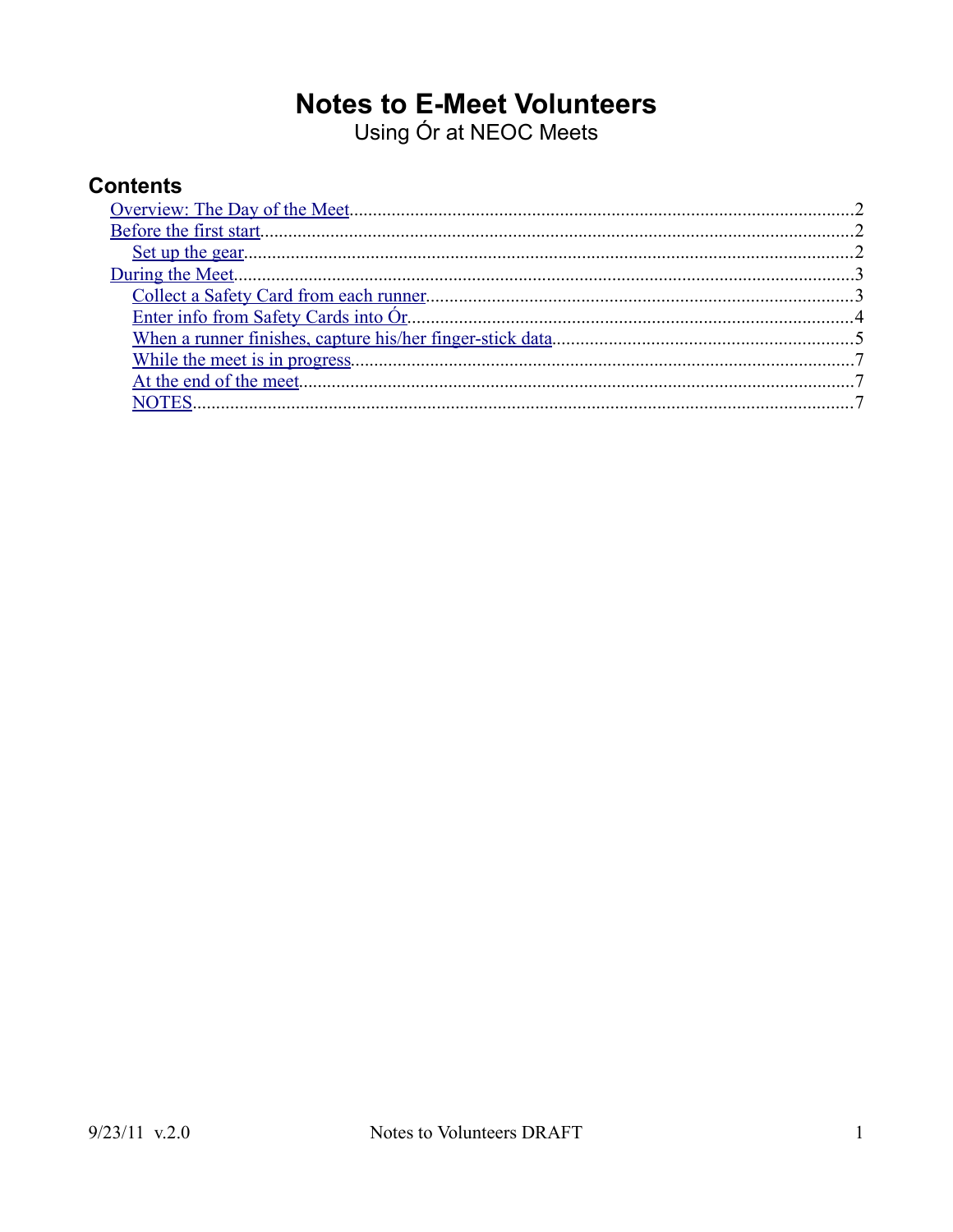# **Notes to Volunteers**

(Using **Ór** at a NEOC meet)

## <span id="page-1-0"></span>**Overview: The Day of the Meet**

(busy meets will require two volunteers – one to manage runners, one to enter info)

- Collect a Safety Card from each runner and verify that it is legible and complete.
- Instruct runner to Clear and Check, then direct them to Start.
- Use **Ór** on the laptop to record information from each Safety Card, and to download results from each runner's finger-stick after finish.
	- **Try to get Safety Card info entered before runners finish it will avoid some problems.**
- Use the thermal printer to give each runner a copy of his/her splits.
- Copy runner's finish time to his/her Safety Card, then hang the card on the results string.
- Compose a Results page for the website (or e-mail the results files to the Results Coordinator).

## <span id="page-1-2"></span>**Before the first start**

#### <span id="page-1-1"></span>**Set up the gear**

- 1. Set up the laptop where it will be safe from rain, and near the Start and Finish (if possible).
- 2. If you have access to a power outlet, there is a power-strip in the backpack. Otherwise, you might want to have a car nearby in case you need to use the cigarette-lighter adapter.
- 3. Turn on the laptop and start **Ór**.
- 4. Plug the orange download box (stored in the backpack) into one of the USB ports on the laptop. Near the top of the **Ór** window, set "Com Port" to "COM3". The text next to "Com Port" will change from red "Connecting" to green "Open" (after about 10 seconds). (Do not unplug the download station while **Ór** is running.)
- 5. Click File > Import > Competition... and select the data file you prepared earlier.
- 6. In the blue printer case, find the thermal printer, paper tape, and download box velcro-ed to the orange board. Place the orange board near the laptop. Check that the download box is plugged into the printer.
- 7. Take a roll of printer paper. "Thread" it under the hinge edge of the printer's paper hatch and out the opposite side of the hatch.
- 8. Find the purple "Clear Backup" stick, tethered by a string to the printer rig. Dip it into the printer's download box to erase any old downloads. (DO NOT do this during your event!)
- 9. Verify that the printer is connected properly. Dip any finger-stick into the printer's download box. Even if the stick has been cleared, it should print a few lines.
- 10. Clip a Clear and Check control onto the orange board for this purpose (in the "Start box"), and set it out in front of the laptop.
- 11. Before the first starter, use a purple "Clear Backup" key (in the blue box with the SI-Master) to clear the Start control(s) you'll be using for your meet. (This will enable **Ór** to read the "started" runners later in the meet, and give you a list of who is still out.)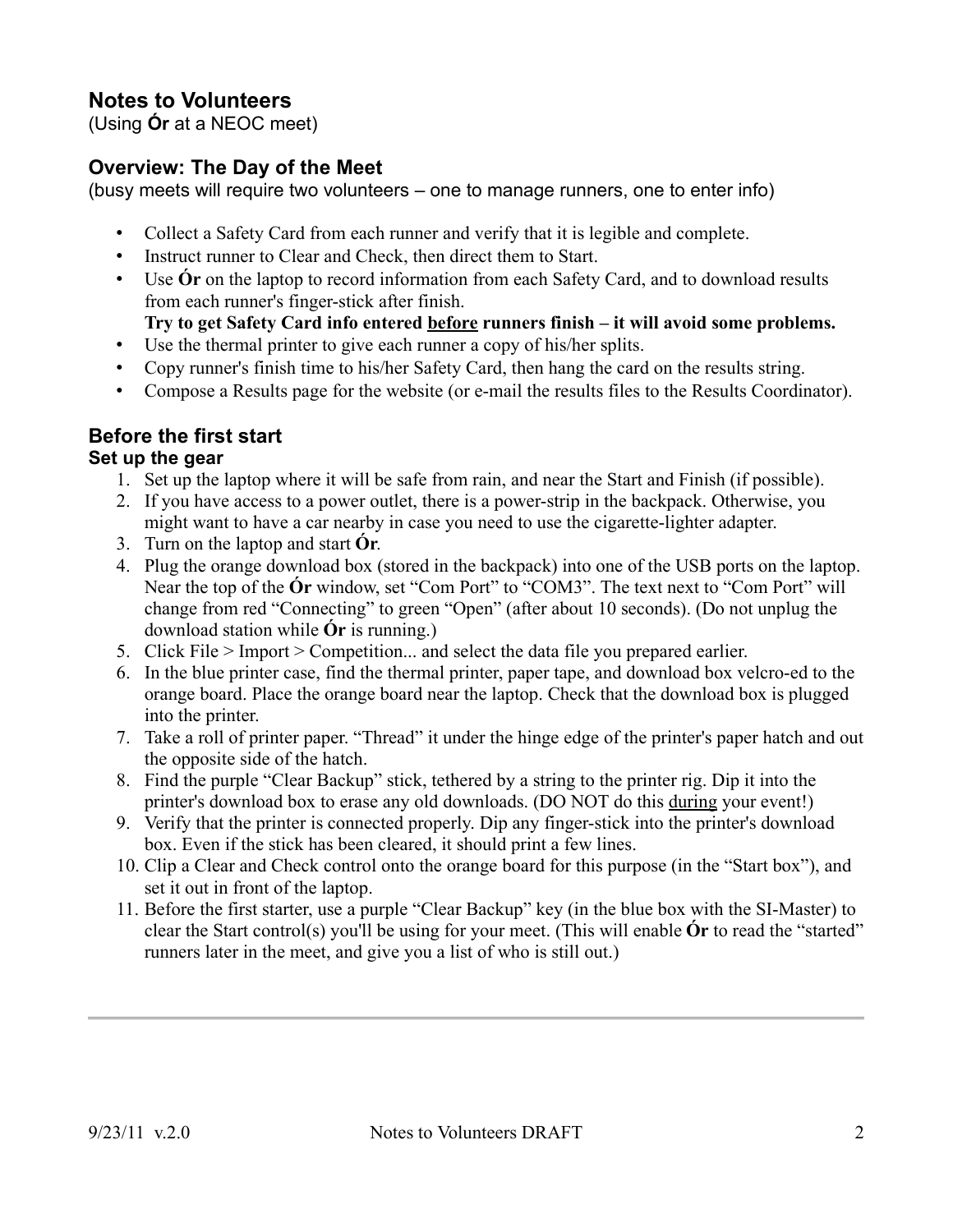#### <span id="page-2-1"></span>**During the Meet**

| <b>NEW ENGLAND ORIENTEERING CLUB</b><br><b>Safety Card</b><br>COMPLETE LEGIBLY AND GIVE TO STARTER |  |             |                    |            |  |  |
|----------------------------------------------------------------------------------------------------|--|-------------|--------------------|------------|--|--|
| SI CARD (FINGER STICK) #                                                                           |  |             | APPROX, START TIME |            |  |  |
| NAME(S)                                                                                            |  |             |                    |            |  |  |
| O-CLUB or Affiliation                                                                              |  |             |                    |            |  |  |
| COURSE                                                                                             |  | <b>TIME</b> | <b>MIN</b>         | <b>SEC</b> |  |  |

#### <span id="page-2-0"></span>**Collect a Safety Card from each runner**

- Collect the runner's Safety Card. Verify that the Safety Card is legible and complete. For groups, note the number of people; e.g. "Team Greyhound (4)" or "Joe Needle +2".
- Instruct the runner to **Clear** and **Check** his/her stick, then direct him/her to the Start.
- E-punch runners can usually self-start. Request runners on the same course to wait a couple of minutes, then self-start.
- Remind newbies to punch Start before running off, and to return for download when done (even if abandoning the event!).
- Enter info from the Safety Cards in **Ór** (next page). **Try to get Safety Card info entered before runners finish – it will avoid some problems.**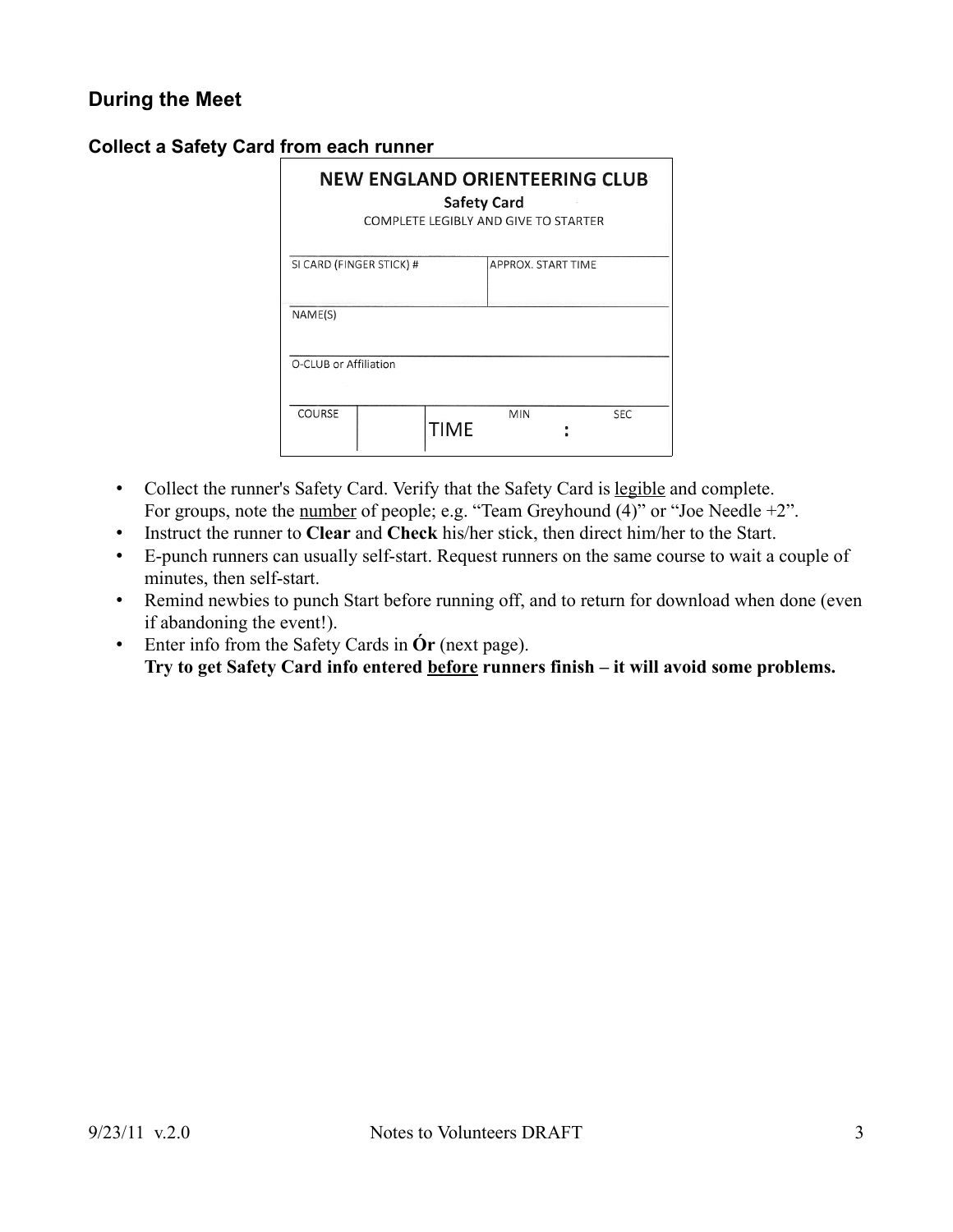## <span id="page-3-0"></span>**Enter info from Safety Cards into Ór**

In the upper-left part of the **Ór** window:

| Ór - Prospect Hill                                |       |
|---------------------------------------------------|-------|
| File Edit Internet Tools Help                     |       |
| Com Port COM3<br>$\overline{\phantom{a}}$<br>Open | Finis |
| <b>Add New Competitor</b>                         |       |
| Score<br>Extras<br>Details                        |       |
| <b>SI Number</b><br>Rented $\Box$                 |       |
| Name                                              |       |
| Club [None]<br>Course [None]                      |       |
| Class [None] $\blacktriangledown$<br>N/C<br>ID    |       |
|                                                   |       |
| Cancel<br>OK<br>Help                              |       |
| <b>Entries</b><br><b>Results</b>                  |       |
| Class Cour<br>Club<br>Name                        |       |

- 1. Enter the runner's finger-stick number ("SI Number"). Beware of transposing digits.
- 2. Press "Tab" to advance the cursor to the next input field.
	- If the stick is a NEOC loaner stick, the "Rented" checkbox will be checked, and the cursor will land in the "Name" field. Enter the runner's first and last names. For groups, enter at least one name and a count of others in the group (e.g., "Sue Loadstone +3"). Please check that your spelling is correct – this information will live on the website for years to come.
	- If the stick belongs to a runner who has registered it with NEOC, his/her name and club will fill-in automatically, and the cursor will land on the "Course" drop-down.
- 3. Select the runner's Course.
- 4. *Optional*: Select the runner's Club. If the club isn't in the pull-down list, click the "+" button to add it to the list, then select it from the list.
- 5. Click "OK."

You may get a warning that the finger-stick has already been used by another runner. (This often happens with loaner sticks late in a meet.) Verify that the stick number is correct, and click "Yes" to re-use the stick.

- 6. File the Safety Card, by course in the start-card box.
- Tips:
- "Alt-e" moves the cursor to the "SI Number" field, ready to Enter a new runner.
- Use "Tab" to move to the next field. The active field will have a (slightly) **bold** label.
- When a pull-down is active, hit the first letter of your choice to select it. For example, when "Course" is active, hit "O" to select "Orange." Multiple hits will cycle through options having the same first letter. For example, when "Club" is active, hit "E" to step through EMPO, EOC, EOOC.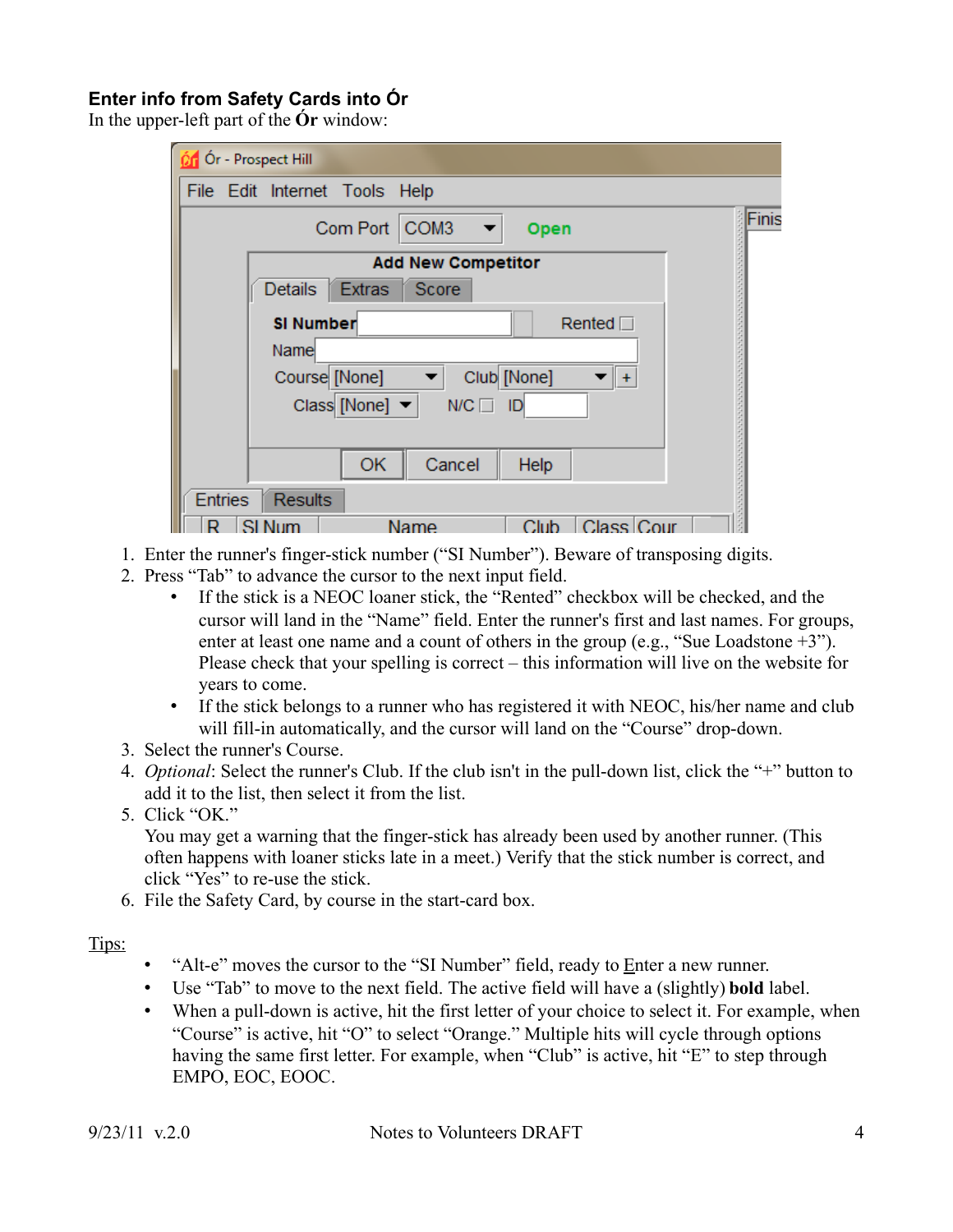#### <span id="page-4-0"></span>**When a runner finishes, capture his/her finger-stick data**

**Every runner must download** after leaving the course. (For safety, and other reasons.)

1. Dip the finger-stick in the orange download station until it beeps. The download will be reported at the top of the right-side window.

**Look at this information before the runner walks away!!**



- 2. Verify that the runner's name and time appear at the top of the right-side window (it could take a few seconds). If not, download again.
- 3. Repeat the displayed name to the runner.

Note: **If the name is wrong**, then the previous user of that stick did not download:

- find the previous user of that stick in the list at left (sort the list by "SI Num"); previous user will have the same stick number and a Yellow or Red status.
- double-click the previous user's name in the list
- click the "Extras" tab
- set "Status" to DNF
- click "OK" to close the runner details
- ask the current runner to download again (repeat from step 1.)
- 4. A list of control numbers may appear after the name: punched controls (in green), "extra controls" (in yellow), and missed controls (in red). "DNF" will appear in red if controls were missed.

#### **Finishers**

# 129 346856 Pat Fleetfoot NEOC Green 108:53 DNF 129 130 119 122 140 132 133 134 135 126 127 125 123 136 137 114 128 116 111 \*\*\* RENTED \*\*\*

Note: **If a DNF runner convinces you that a missing control was actually punched**, edit the downloaded data:

- double-click the runner name in the list at the left
- click the "Extras" tab
- click "Edit Punches"
- click the "Add xxx" button to add the missed control
- click "OK" to close the list of controls
- click "OK" to close the runner details

 $\blacktriangle$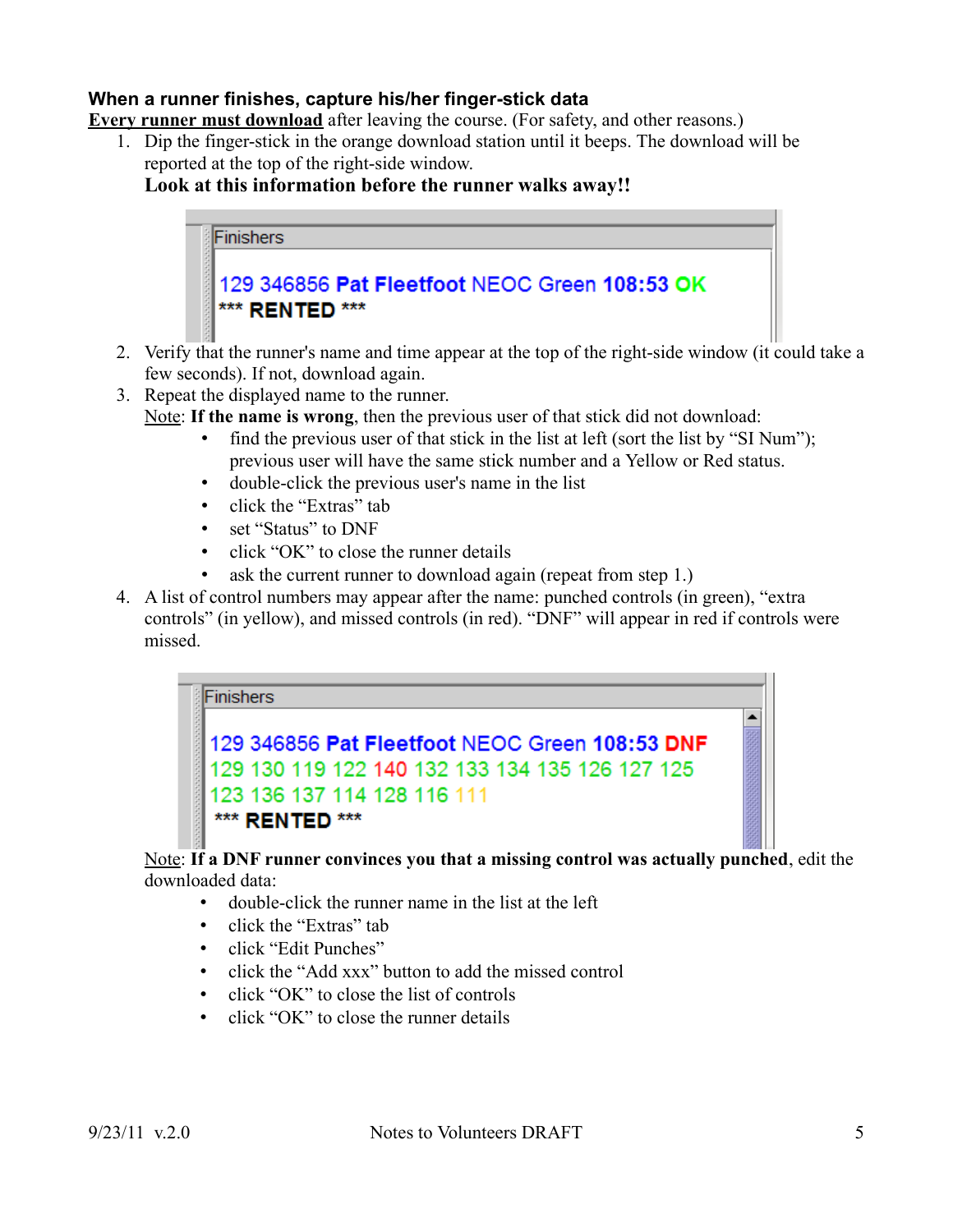

129 346856 Pat Fleetfoot NEOC Orange 108:53 DNF 117 118 119 120 121 122 123 124 125 126 127 114 128 116 129 130 111 132 133 134 135 126 127 125 136 137 \*\*\* RENTED \*\*\*

Note: **If it looks like the runner missed a LOT of controls** (red #s) or has a lot of "extra" controls (yellow #s), check that he/she was input as running the correct course. If the course is wrong:

- double-click the runner name in the list at the left
- change the Course drop-down to the correct course
- ask the runner to download again
- 5. **If the runner's name does not appear at the top of the right-side window**, check the window at the bottom-right. "Orphan" downloads will appear there. These are downloads from a fingerstick whose number is not found in **Ór**'s list. Either his/her Safety Card info was not entered, or the stick number was mis-entered.
	- Look for the runner by name in **Ór**'s list of runners. If you find it, double-click the name, and correct the stick number. Click "OK" to close the runner details window. The orphan download should disappear from the lower-right window.
	- If the runner did not register with **Ór** before running, enter his/her info as for a new runner, then have him/her download.
- 6. \*\*\* RENTED \*\*\* will appear if the runner is using a loaner stick. Remind him/her to return it.
- 7. The runner should download again to the thermal printer. This gives the runner a copy of splits, and uses the printer's download box as a data backup.
- 8. Record the finish time on the runner's Safety Card. Hang this card on the results string.